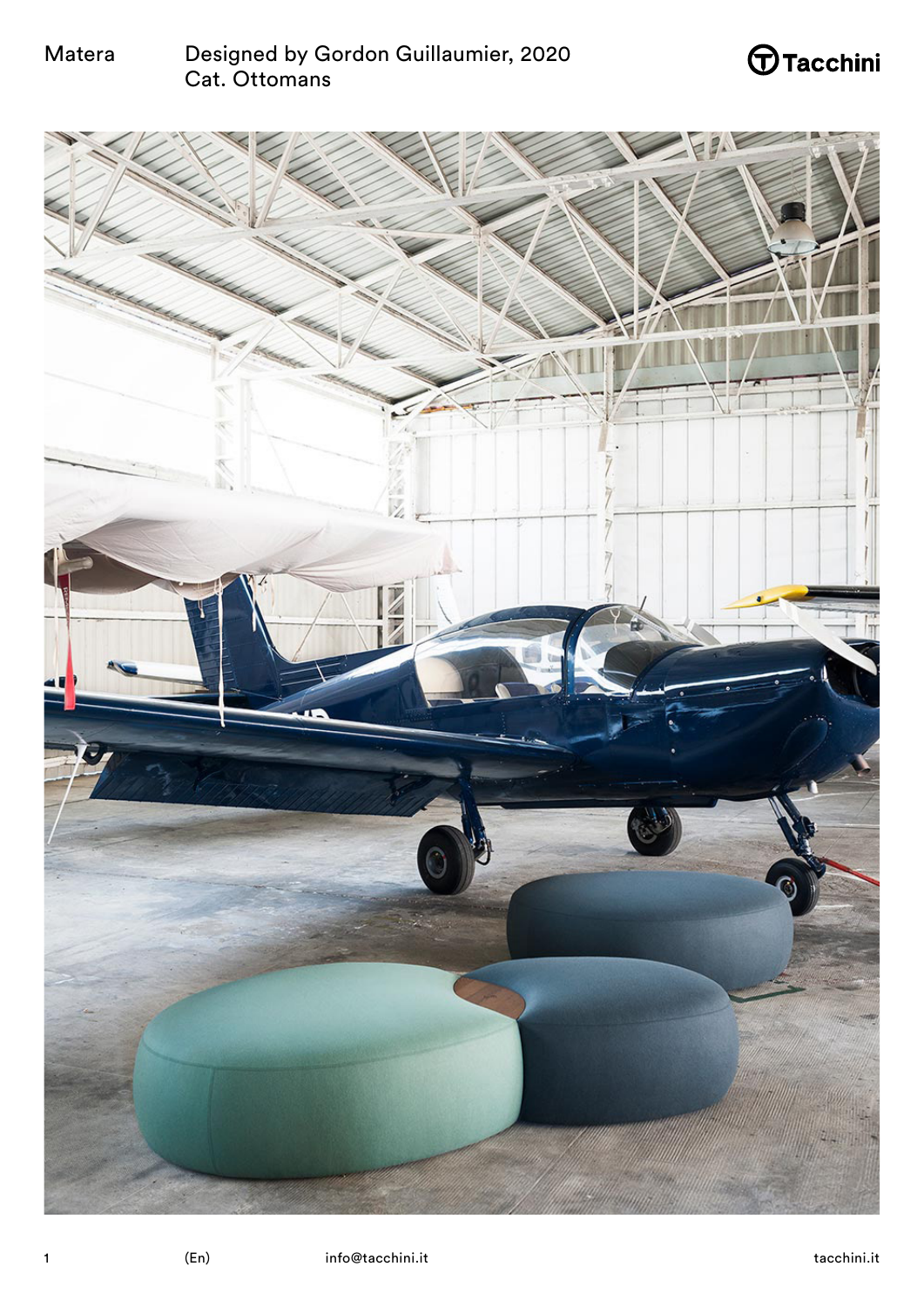



#### Matera

Designer: Gordon Guillaumier Year: 2020

Explore new creative scenarios in an imaginary tour of the extraordinary urban ecosystem – the Sassi di Matera. Here, the stratification of eras displays the continuity of past and future interactions, of natural elements and traces of culture that have accumulated over time, bare essentials, destined to last, that blend with the new contemporary fabric. Tacchini embraces this crossroads between past and present, molding it into a product – the Matera sectional system by Maltese designer, Gordon Guillaumier. Fullproportioned upholstered elements are assembled like stones, placed one next to another, which can stand alone or be mingled. Completing the arrangement are table top surfaces in wood, marble, or upholstered in fabric and equipped with wireless chargers at the places where the seats meet. The Matera family is designed for the contract market, to build informal seating islands for conversation, waiting, meetings and work.

Developed by Tacchini in Italy

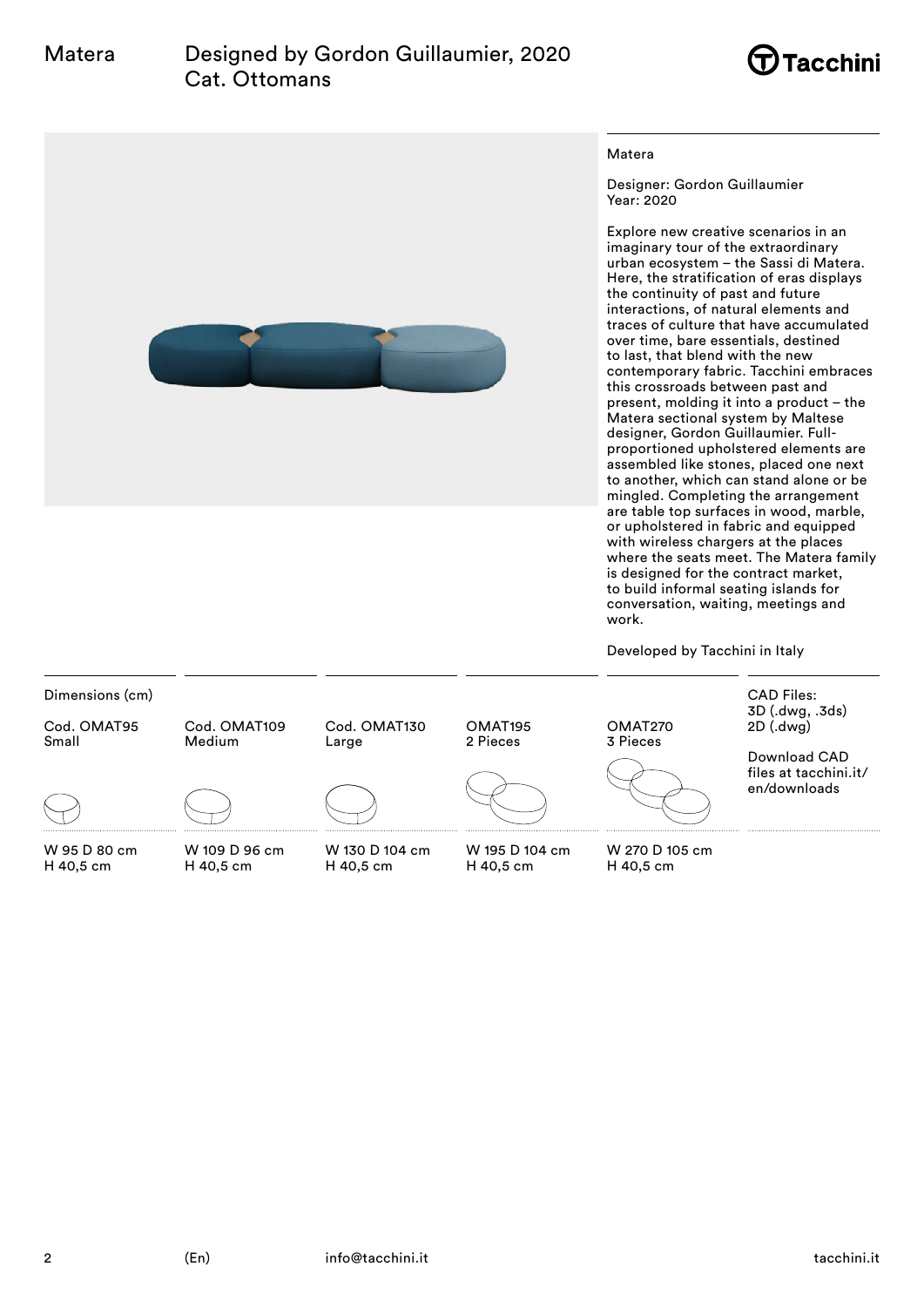

### Materials description

Internal structure: 18 mm thick poplar plywood with elastic belts.

Padding: differentiated-density polyurethane foam.

Plastic bottom.

Upholstery: not removable.

Top







Fabric

T120 Matt Roman Travertine Marble T134

Walnut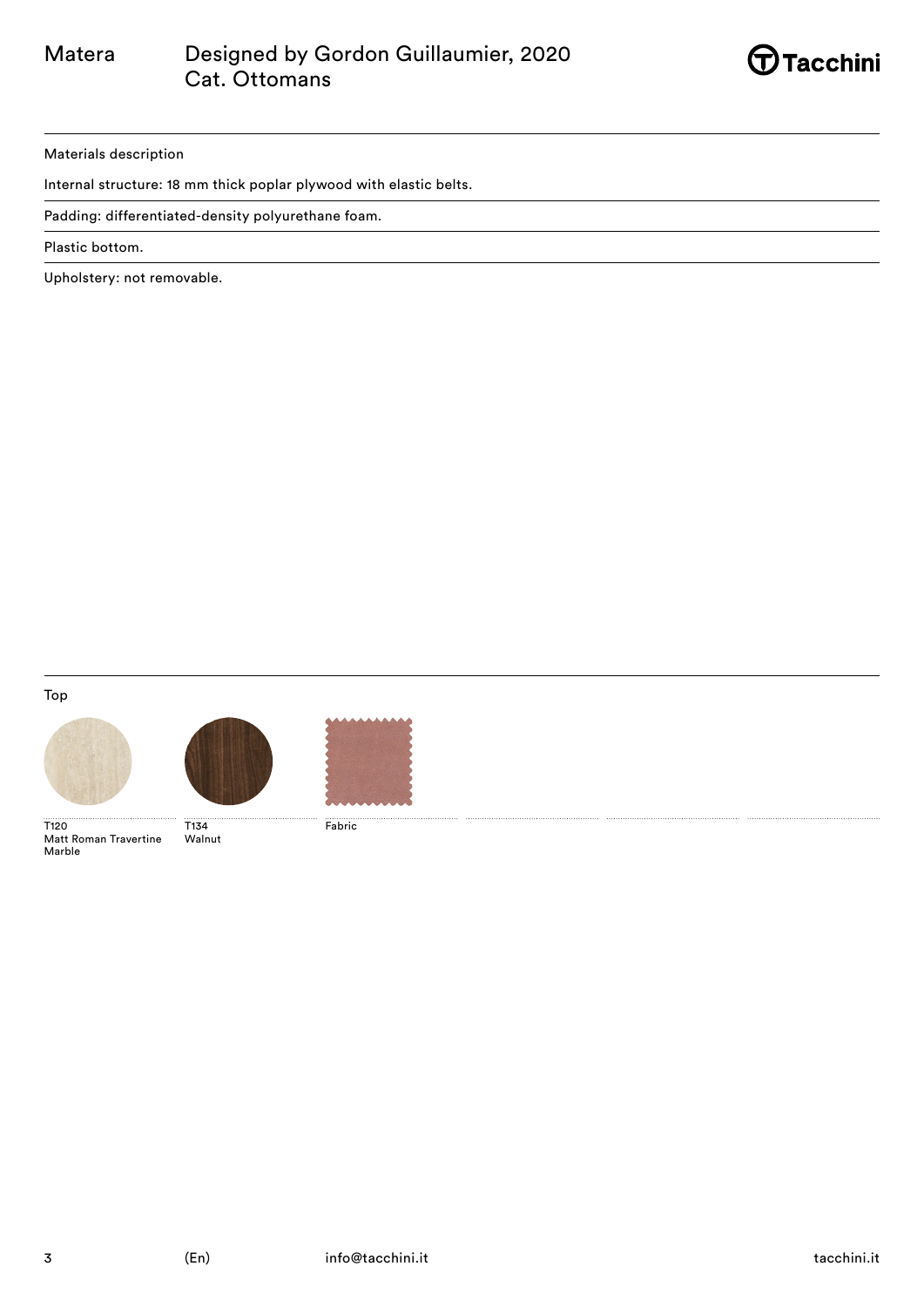# $\bigoplus$ Tacchini

| Suggested upholsteries |         |            |          |            |                 |
|------------------------|---------|------------|----------|------------|-----------------|
|                        |         |            |          |            |                 |
| Bakul                  | Bamboo  | <br>Bopha  | Bryony   | Cacao      | Caladium        |
|                        |         |            |          |            |                 |
| Calantha               | Cambria | Descampsia | Dianella | Dionea     | Drosera         |
|                        |         |            |          |            |                 |
| Dulcamara              | Eugenia | Evonimo    | Eremurus | Escallonia | Escobaria       |
|                        |         |            |          |            |                 |
| Laelia                 | Lars    | Thesium    | Guarana  | Leather    | Aniline Leather |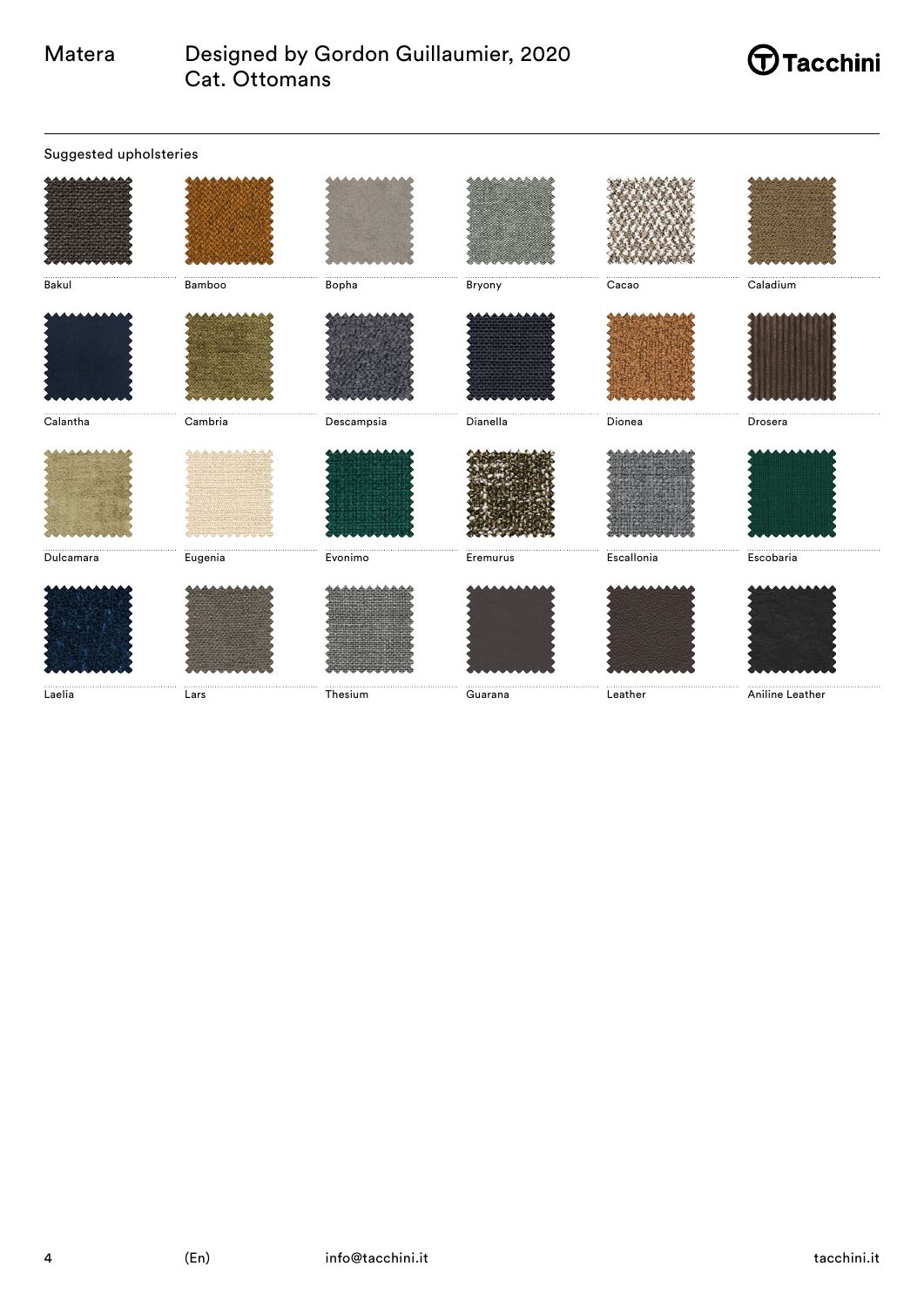

### Materials informations



Padding 50% Poplar plywood 27% Upholstery 18% Elastic belts 3% Plastic bottom 2%

### Recyclability

All Split elements are 100% recyclable when fully separated. Tacchini undertakes on-going research and development, with efforts made to introduce products which are a perfect combination of function and safety without jeopardizing the final design of the same articles. During production attempts are made to minimize noise and emission levels and to reduce rejects as far as possible. All the single materials which make up the production process, once disassembled, can be reused several times, maintaining a high quality standard.

## Marble

Marble is a natural material obtained through a metamorphic process from sedimentary rock ouch as limestone or dolomite, causing crystallisation of the calcium carbonate. The specific features of the material can be seen in the marble we use which is worked by artisans with machinery and polished with natural waxes which go to respect the actual essence of the nature of the marble.

### Wood

Wood is a renewable raw material. All products derived from wood, such as for example plywood, have the advantage of being able to be machined more easily than wood and do not deform. The timber we use – solid or plywood – comes mainly from European and Russian forests and is seasoned to specific values of humidity with tests. Moot of the structures of the products in the collection have a frame in solid pine or ash, or in beech or poplar plywood.

# Packaging

Split element is dispatched already assembled. It is protected by tissue paper and cellophane to protect the covering from dust and direct contact with the cardboard. The product is packed in rigid cardboard boxes suitable for world export. Manufacture of the packaging observes the criteria for recovery both as recycling and energy recovery and composting.

Once a product reaches the end of its life cycle it has to be eliminated.

## Polyurethane

Flexible expanded polyurethane is a solid elastic polymeric material with open cell structure. It is a non-toxic material and above all free from ozone-damaging components. Production and processing of the polyurethane we use meet the objectives of the new policy of ensuring the protection of human health and of the environment. We focus in particular on the choice and use of the types of density of polyurethane suitable for preserving over the years the features of load capacity, elasticity and resilience. For products used in public spaces flame-retardant expanded polyurethane is chosen, tested and certified according to international regulations.

> To discover more about Tacchini environmental policy please visit: www.tacchini.it